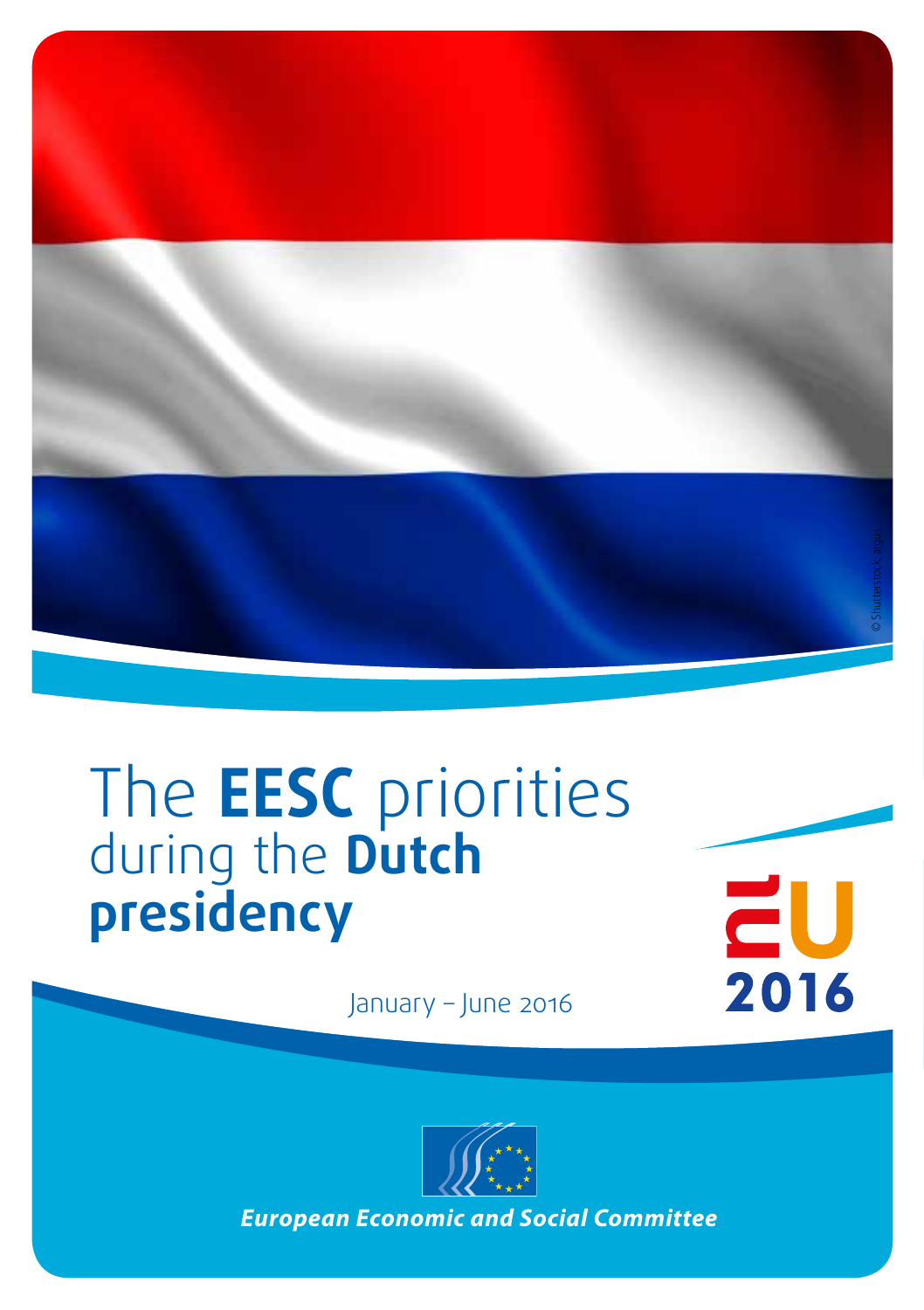

#### A word from the president

I have every reason to hope that the Netherlands will lean on its experience of European integration and do everything in its power to:

- base the Council agenda on matters that are truly essential for the Member States, in the short and long term;
- work to enable the Council to present itself as a body that stands for dialogue and consensus, and that can work in solidarity to arrive at robust solutions and apply them quickly, decisively and courageously;
- bring Europe closer to its people, by showing them a Europe that cares for them in a practical way.

At the time of writing, the Dutch Presidency programme has yet to be unveiled. The Dutch government has, however, set out its intentions in letters to the House of Representatives. I was very interested to note that in writing these letters, the Dutch government is not only informing and consulting its parliamentarians, but it is also making a point of doing so, from the outset, in response to the opinion already issued by the national Economic and Social Council on the Dutch presidency priorities. This is excellent practice and I hope that the Dutch presidency will do the same at European level: working closely with the Parliament and using every opportunity to demonstrate that the Council has given consideration to the opinions of the European Economic and Social Committee and the Committee of the Regions, in the hope, of course, that it will have followed as many of their recommendations as possible.

In essence, the Committee's priorities during this presidency will be those already set by its bodies or to be set in the coming months: these will be dictated by the interests of European civil society and the situation in the EU. Having said that, the EU will inevitably by confronted by specific challenges during the period covered by the Dutch presidency, not least the need to act decisively to address the current influx of refugees into Europe, and it goes without saying that the Committee is ready to make a contribution against this backdrop.

Moreover, there are many points of convergence with the key principles highlighted by the Dutch government for its presidency.

The Dutch government is right to start by calling for ..a Union that focuses on the essential, a Union that brings added value for European people and business". I am delighted to see it stated that the fundamental task here is to secure job creation and economic growth, and I am even happier to see it state that this first point was the request of the national Economic and Social Council.

The Dutch government is also right in wanting to see a *Unie die verbindt* which could be translated as a "unifying Union", and in speaking of fundamental values and the need for public support. Still more pleasing to me is the mention of the need for "active involvement of the population and civil society organisations, so that they know that their voices are heard". That is precisely what is needed if we are to get Europe back on its feet and back to serving its true values, restore the support and enthusiasm of the people and stop portraying it as a remote and insensitive machine that is incapable of consensus except when announcing bad news. We need to state clearly that Europe is listening to civil society, and stress that bodies to represent civil society properly are in place, we need to prove that civil society's voice is heard and we need to give tangible evidence of courage, creativity, solidarity and investment; all that with the

aim of combatting poverty and improving living and working conditions for all.

If the Dutch presidency makes that its aim and chairs the Council in that spirit, if it can take pride in having listened to civil society organisations, then not only will our Committee naturally be ready to respond rapidly to any request for an opinion, but the presidency will have no stronger ally. And the Committee will be sure to acknowledge all the presidency has done for the real European Union, that is for its businesses, its workers and its people.

#### *Georges Dassis President of the EESC*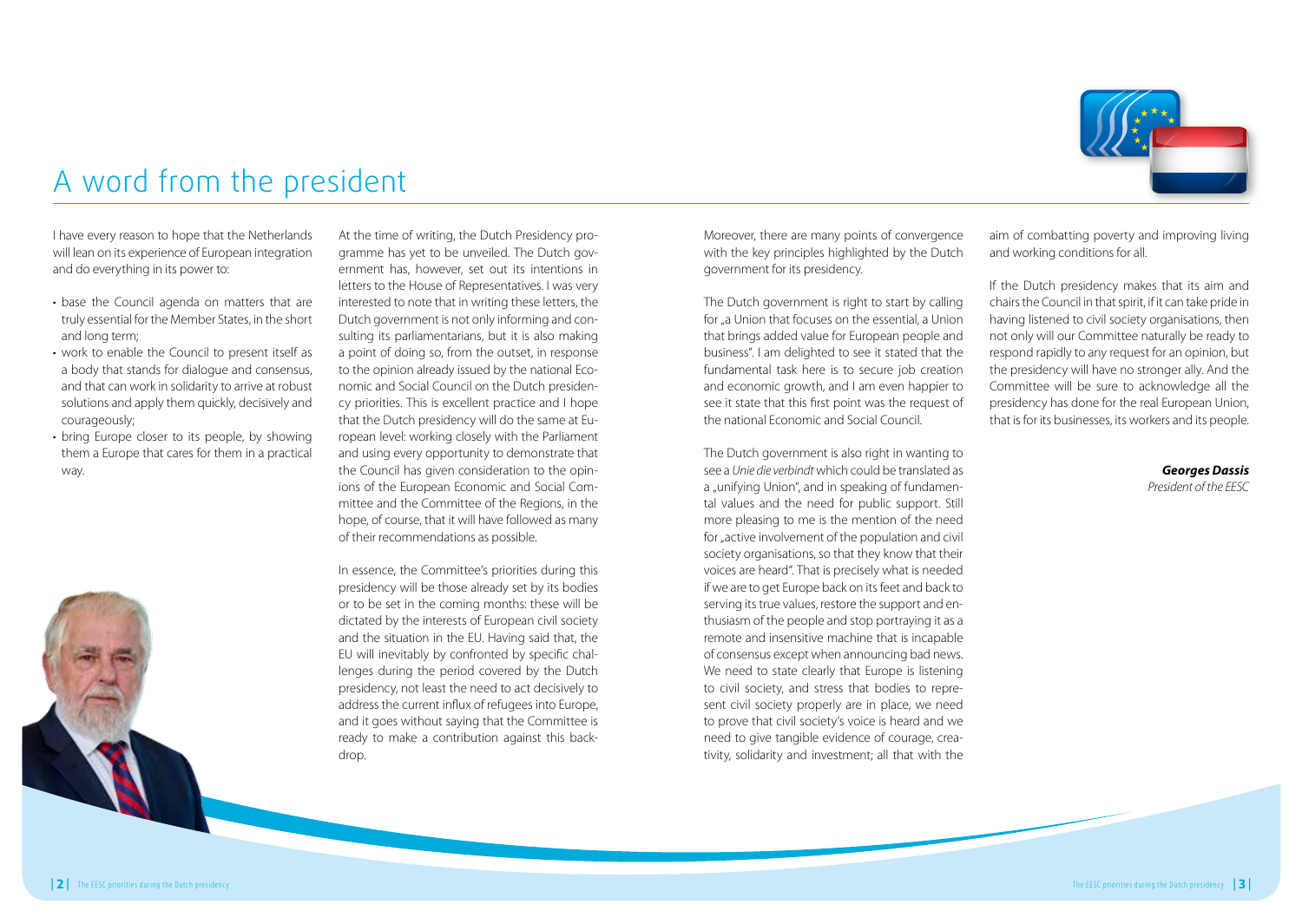#### Sustainable growth and employment key priorities for Dutch Social and Economic Council

Since the 1950s, the Social and Economic Council of the Netherlands (SER) has published several advisory reports on European Integration. In an advisory letter on the priorities of the Dutch presidency to the Minister of Foreign Affairs in 2014, the SER underlined the importance of European integration and cooperation. The SER cooperates with the EESC in several ways. Not only is the SER actively involved in the Europe 2020 Strategy Steering Committee, it is also a member of the Network of national Economic and Social Councils (ESCs) of the EU and the EESC, CESlink (the online community of ESCs in the EU) and the International Association of ESCs and Similar Institutions.

The SER advises the Dutch government and parliament and aims to foster social consensus on national and international socio-economic issues. It is composed of employers' representatives, trade union representatives and independent experts. The SER's advice is guided by the objective of social prosperity in its widest sense, encompassing both material and social progress and a high-quality environment to live in. The SER's reports ideally have a dual role: to help shape cabinet policy to ensure broad support from civil society and to help ensure that the business sector operates in a socially responsible manner. Committed to detecting and interpreting signals from society, the SER offers various civil society organisations the opportunity to contribute specific expertise.

*European Economic and Social Committee*

The main priority for the Dutch presidency is to restore sustainable growth and employment by means of various sub-priorities such as the Europe 2020 strategy and the Investment Plan for Europe, the promotion of the internal market, consumers and the environment, a fully operational well-connected internal energy market, investment in infrastructure and knowledge, harnessing the potential of the circular economy, open coordination methods to stimulate life-long learning, and promoting genuine mobility for workers within the EU.

According to the SER, labour mobility can help to reduce unemployment, by putting the right people in the right places to find work. In order to boost support for the free movement of workers, services and secondments there must be a level playing field. That is why in its opinion on labour mobility, the SER calls for an action plan, drawn up in consultation with both sides of industry, for the promotion of genuine labour mobility within the EU. The Dutch presidency is making a significant contribution to the achievement of genuine labour mobility.

## The Dutch members of the EESC





**BULK Marjolijn**  Group II – Workers Policy Officer, International Affairs, FNV (Dutch Trade Union Federation) *info@eesc.europa.eu*

*info@eesc.europa.eu*



**DIRX Jan**  Group III – Various Interests Advisor and executive secretary at Natuur en Milieu (environmental organisation) *JanWillemHendrik.Dirx@eesc.europa.eu*

**LUSTENHOUWER Cornelis**  Group I – Employers

General Counsel at Delta N.V., EU policy advisor at MKB Nederland (employers' organisation)





**MULLER Catelijne**  Group II – Workers Advisor at VCP (Trade Union Federation for Professionals) *info@eesc.europa.eu*

*info@eesc.europa.eu*



**OSINGA Klaas Johan**  Group III – Various Interests Senior Adviser at LTO Nederland (Dutch Federation of Agriculture and Horticulture) *info@eesc.europa.eu*



Group I – Employers Head of the Brussels office of the VNO-NCW (Confederation of Netherlands Industry and Employers) and MKB Nederland (employers' organisation) *info@eesc.europa.eu*



**SIECKER Martin**  Group II – Workers Trade Union leader – FNV (Dutch Trade Union Federation) *Martin.Siecker@eesc.europa.eu*



**SIMONS Jan**  Group I – Employers Professor Emeritus in Transport Economics, Free University of Amsterdam *Jan.Simons@eesc.europa.eu*



**van IERSEL Joost**  Group I – Employers Former President of the Chamber of Commerce – The Hague – Former Member of the Second Chamber *Joost.VanIersel@eesc.europa.eu*



Group II – Workers Policy Advisor on International and European Affairs, FNV (Dutch Trade Union Federation) *Annie.VanWezel@eesc.europa.eu*

**van WEZEL Anna**



Group III – Various Interests Former Managing Director of Consumentenbond (consumer protection organisation) *Dirk.Westendorp@eesc.europa.eu*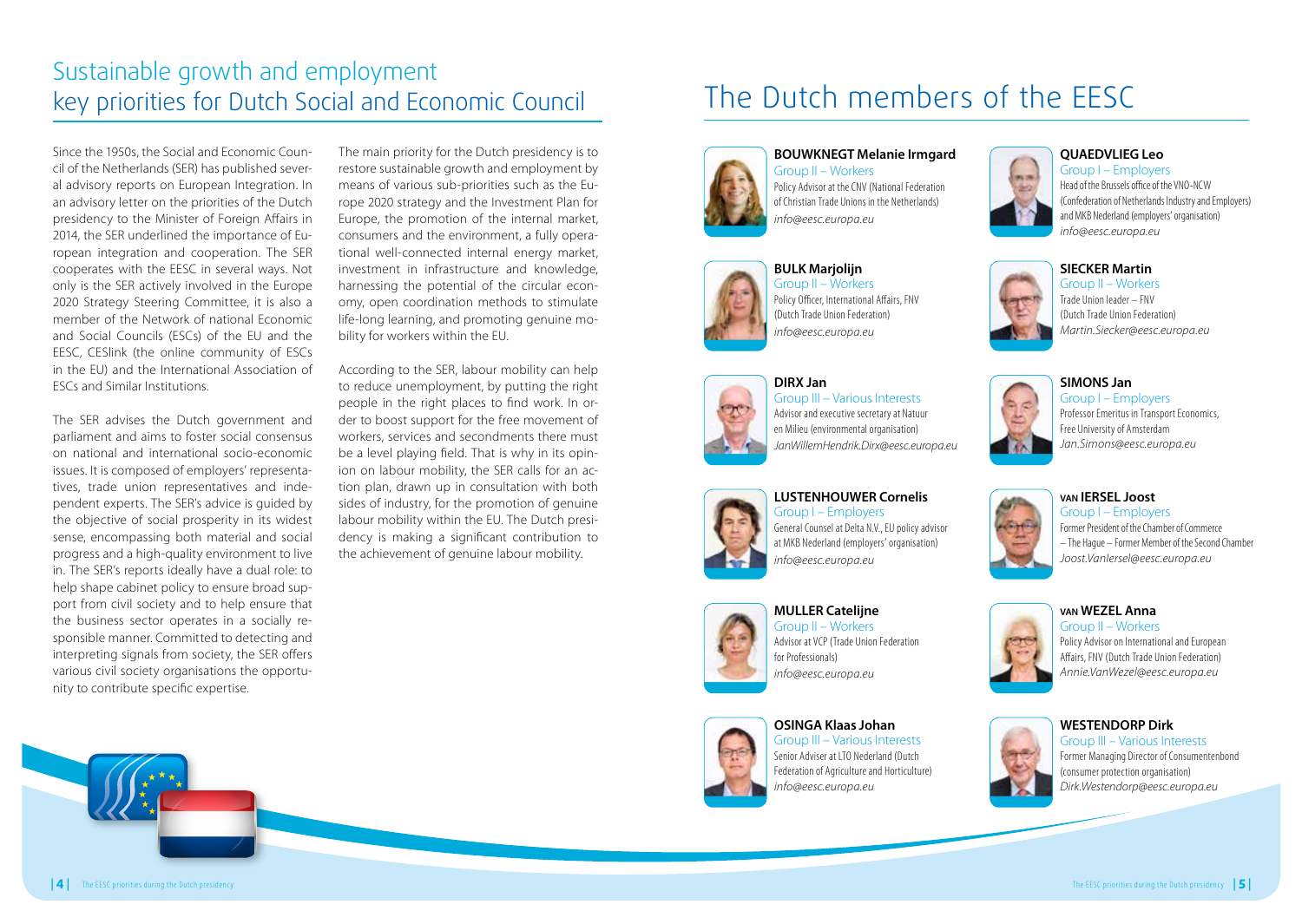## The priorities of European civil society during the Dutch presidency



With poverty and social exclusion still on the rise, the European Economic and Social Committee (EESC) intends to continue to focus on the **European social model**, placing special emphasis on social investment as a productive factor and on efficient and reliable social benefit systems, contributing to the construction of a European pillar of social rights. Job-creation is a top priority and the EESC will focus on innovative policies with a human dimension that strike the right balance between economic, social and environmental concerns. Special attention will be paid to measures that increase employment, especially for youth, migrants, refugees and long-term unemployed.

The EESC will also promote **decent work**, highlighting the need for decent working conditions in particular in the context of the free movement of workers and services. Research and innovation are essential to **improve competitiveness, promote growth, create jobs and address societal challenges**. The Committee will look at the impact of the digital transition and the transition to a low-carbon, resourceefficient and green economy on employment. Recognising the changing nature of industry, the EESC will closely monitor and analyse the developments related to **Industry 4.0**, which is

about new business-models, a changing mindset and the interaction between existing production lines and disruptive technologies, so as to develop a holistic approach to the best methods to prepare companies in Europe to take part in the process.

The Committee will support a more open and humanist **common immigration and asylum policy** and greater solidarity and shared responsibility in the European Union. It will work to ensure better recognition of the contribution that migrants make to Europe's economy and society, promote their **integration into the labour market**, improve their training and guarantee full respect of their fundamental rights.

**Migration**, as well as youth employment and a more integrated civil society in the Southern countries, will also be a key topic in the activities related to **Euromed and African countries**. Regarding the Eastern Neighbours, the involvement of civil society in the monitoring of the implementation of Association Agreements will be the main priority. Two Civil Society Platforms, with Moldova and Georgia, and a Domestic Advisory Group for Ukraine will be established.

The Committee will follow-up on the **EU trade negotiations** and the civil society monitoring of EU agreements. Special attention will be paid to the DCFTA agreements with Ukraine, Moldova and Georgia, as well as to the negotiations

with the **USA and Japan**. The issue of global supply chains and sustainable development in trade agreements will be addressed through an opinion, also as a contribution to the ILO annual Conference in June 2016.

The Dutch presidency will be associated with the work of the EESC in two areas: **enlargement**, more specifically the initial steps of the recently set up **EU-Serbia civil society Joint Consultative Committee**, and **Latin America**, where the presidency will be associated with the contribution of the **EU-Brazil Civil Society Round Table** at the 2016 EU-Brazil Summit.

The EESC will closely follow the **coordination of social security systems** as part of the development policy, the **revision of the Cotonou Agreement** after 2020 and the follow-up of the **post-2015 Sustainable Development Goals** (SDGs). Involving civil society is of particular importance when it comes to the concrete implementation phase of the **UN 2030 agenda for sustainable development**. The EESC will work to set up a European Sustainable Development Forum which should provide a structured and independent framework for civil society involvement in the implementation, monitoring and review of the SDGs at EU level.

In the area of **climate policy**, the Committee will propose concrete means for promoting civil society involvement in the preparation and implementation of international agreements.

Other issues will concern mainstreaming climate considerations in all EU policies, the transition to low emission climate resilient economies and adaptation (with particular focus on the land use sector, including links with food security).

The EESC will actively promote the implementation of **macro-regional strategies** and programmes for the 2014-2020 period, ensuring full involvement of civil society organisations in the process. It will also remain focused on the creation of a **common European urban development practice** which contributes to the stimulation of economic growth in a sustainable manner. The EESC will aim to ensure that the urbanisation process in Europe goes hand in hand with increased attractiveness of rural areas, focusing on **growth and jobs in rural and remote areas**, especially for young people.

The EESC will continue to support sustainable agriculture and fisheries. It will promote the main recommendations of its exploratory opinion on a **simplification of the Common Agricultural Policy**. The Committee has been increasingly concerned about the environmental and social impacts of food production and consumption in the context of **global food security**. It intends to tackle the issue of sustainable food systems in a holistic manner, e.g. by promoting sustainable agricultural production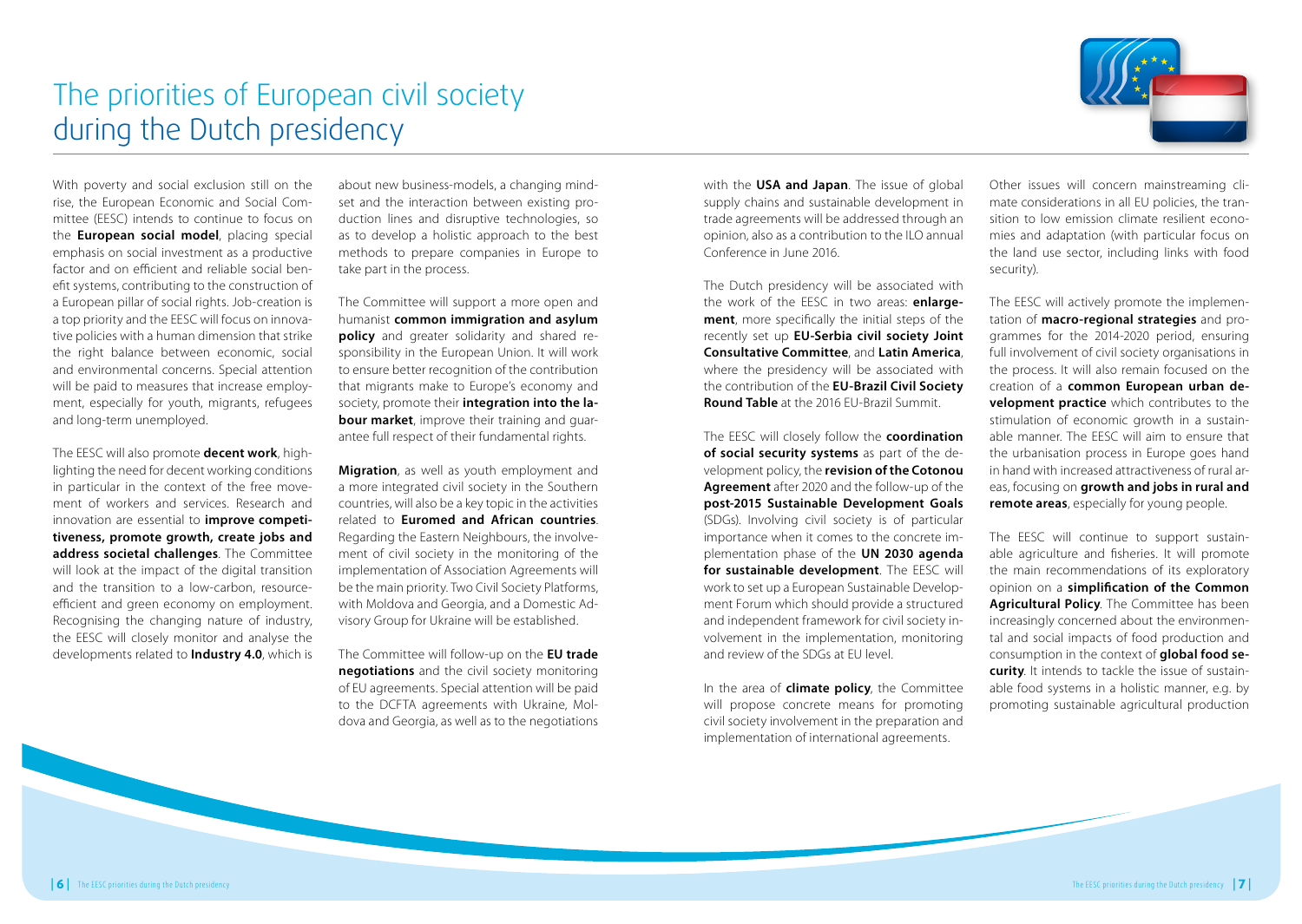

while ensuring «the right to food», reducing food waste and enhancing sustainable consumption.

...

The Committee will continue its critical assessment of the implementation of the **Europe 2020 Strategy**, in close cooperation with the network of national Economic and Social Councils and other stakeholders. It considers the mid-term review of the strategy to be a unique opportunity to inject the burst of new energy it needs to get back on the right track.

The work in the area of **Social Enterprise and Social Economy** will continue. In response to the request from civil society, the EESC will continue to monitor and evaluate political developments at EU and Member State level. It identifies concrete measures to improve the general environment of social economy enterprises, disseminates best practices in the Member States and raises the profile of the sector.

New consumption forms such as **collaborative consumption and the sharing economy** will be on the EESC's agenda. The annual European Consumer Day will concentrate on the consequences of the Better Regulation Package. The Committee will launch a study on how better

information on the **life expectancy of products** could influence consumer behaviour, enabling manufacturers to adapt their production to consumer demands. The EESC will draw up an opinion on the new EC proposal on **circular economy**, assessing the contribution of circular economy to the implementation of the UN 2030 Agenda on Sustainable Development.

The EESC will continue to participate actively in the on-going debate on **better economic, social, political and institutional governance in the euro area** by ensuring that the positions of civil society stakeholders are duly taken into account. The EESC will focus on the specific follow-up initiatives to the Five Presidents' Report on Completing Europe's Economic and Monetary Union (EMU), such as a European Deposit Insurance Scheme. In particular, the Committee will present its views on the main topics of the Deepening EMU Package.

The EESC will be working on the first and most urgent steps of the **Action Plan on building a Capital Markets Union** (CMU), such as relaunching sound securitisation markets and changes to the Prospectus Directive, in order to make it easier and less expensive for small and medium-sized companies to raise capital.

The Committee is committed to **combatting fraud and tax evasion**. It will work on the issues of tax base erosion and profit shifting, as well as the proposals for a Consolidated Corporate Tax Base, in order to develop a transparent and fairer business landscape.

In the information society domain, the EESC will contribute to the implementation of the **Digital Single Market** strategy with opinions on key issues such as geo-blocking and the review of the telecom regulatory framework. Particular focus will be on maximizing the opportunities offered by unhindered access to digital goods and services for both businesses and citizens. **E-skills, e-inclusion, privacy and personal data protection** will continue to be at the heart of the Committee's concerns.

The EESC will build on its previous opinions on the **European Energy Union** to engage with more specific legislative proposals. The Committee will stress the need to empower energy consumers to become active market participants and ensure that citizens and organized civil society have a strong voice with regard to their «energy future». The idea of a **European Energy Dialogue** (EED) will be further promoted as a parallel process running alongside the Energy Union. The EED will provide an independent framework for civil society dialogue, linked to national energy plans.

The Committee will also continue its work on promoting the creation of a **single European transport area**, in particular focusing on promoting a truly European aviation strategy that

will improve the competitiveness of the aviation value chain so that this sector continues to be a key driver of economic growth. The EESC will emphasise topical matters such as inland waterways, self-driving cars, big data and the societal impacts and regulation of sharing economy activities in the transport domain.

**Communicating Europe in partnership** remains a high priority of the EESC. During the Dutch presidency the Committee will, among other things, continue to engage in a dialogue with young Europeans during its event "Your Europe, Your Say!". A particular emphasis will be put on "Going Local" activities that engage EESC membres in a dialogue "back home" and in Brussels.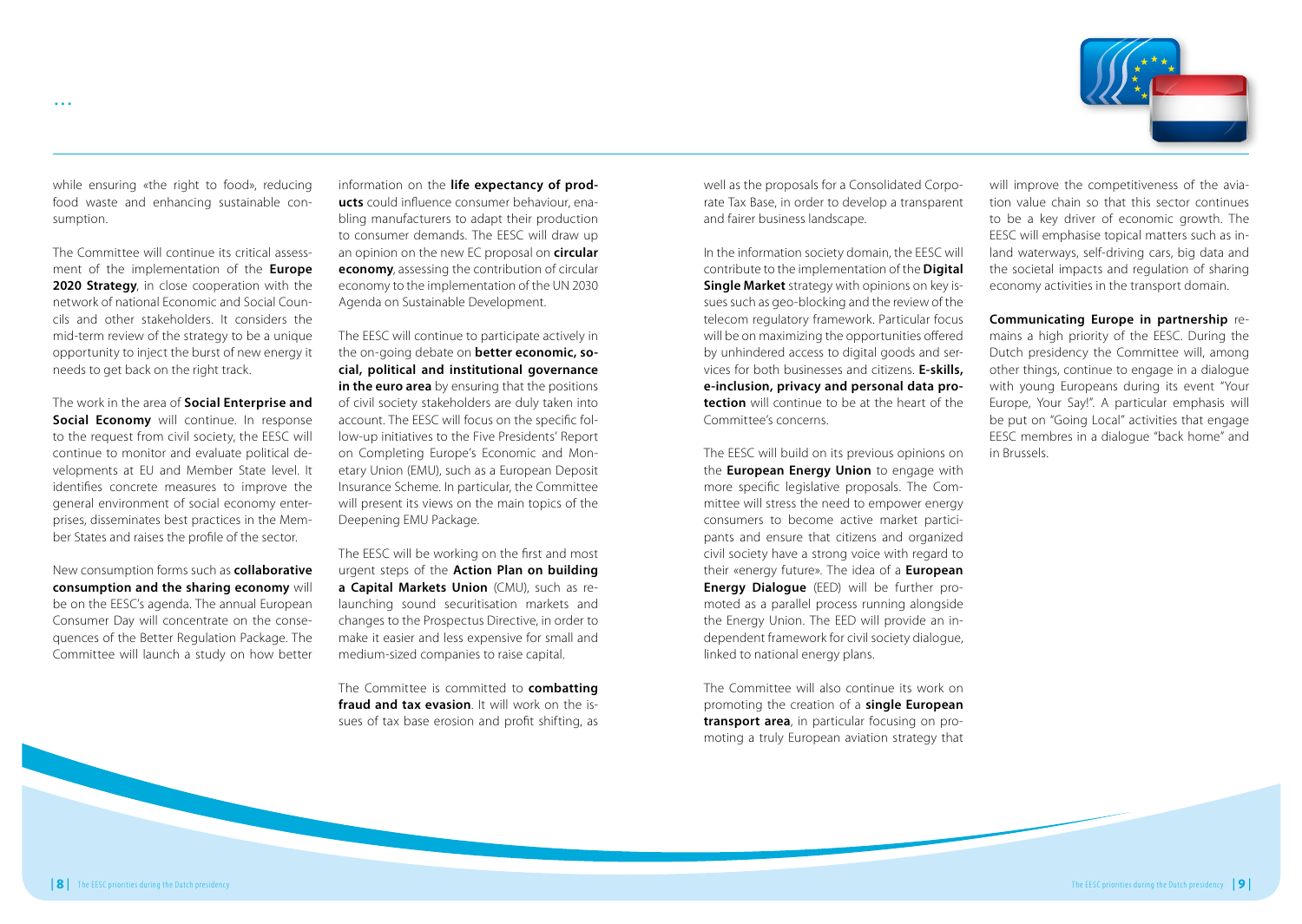#### A Union that focuses on the essentials, jobs, growth and connection during the Dutch presidency of the Council of the European Union

# $\mathbf{Z}$ U<br>2016

The 12<sup>th</sup> Dutch presidency comes at a time when Europe is cautiously emerging from years of economic crisis. Yet challenges remain: unemployment is still too high and a growing number of people are living in poverty. An ageing population will place a greater burden on the shrinking percentage of workers. The flow of refugees is also testing the resilience of the welfare. In the meantime, the global economy is changing rapidly. In the digital age, Member States have to adapt to remain competitive, improve their potential for growth and safeguard their welfare systems. Scarce resources, energy costs and the impact of climate change are all major challenges.

In our policy and decision making, not least on European integration, the Dutch Social and Economic Council (SER) has been playing an important advisory role for over six decades. It ensures the involvement of civil society organisations in decision-making, which also makes the EESC a natural partner on social and economic challenges in Europe.

During its presidency, the Netherlands is advocating a Union that focuses on the essentials, creates growth and jobs through innovation, seeks engagement in European societies and connects with citizens.

A Union that focuses on the essentials is one that aims to add value to what Member States can and must do themselves. The Dutch presidency aims to make lasting improvements to the quality of legislation, making it simpler and more workable and, where possible and necessary, reducing the administrative burden and costs. Above all, it is aiming for higher-quality, future-proof legislation. This is important for citizens, companies and public authorities, and will promote sustainable economic growth and competitiveness.

An innovative Union that focuses on growth and jobs is one that enhances its economic and foreign policy clout, and fosters Europe's global competitiveness. Innovation must top the EU agenda if the Union wishes to remain an economic powerhouse in a rapidly changing world. Innovation is the key to sustainable and inclusive growth, improvement and renewal. It is the best response to the pressure exerted by globalisation. Job creation is the top priority. Europe's social identity should also be an integral part of the strategic agenda, however: it is meant to benefit people. This means that decent work should be promoted and social dumping should have no place in the EU. Equal pay for the same work in

the same workplace should be the leading principle, including for mobile workers in the EU. Decent work also means better protection for workers against carcinogens in the workplace. We are well aware, as the EESC has stated, that the poverty target of the Europe 2020 strategy will not be met. The Dutch Presidency will stimulate the exchange of knowledge and best practices in the fight against poverty, encouraging an integrated approach.

The Dutch presidency is therefore advocating a Union that connects: a Union that is based on fundamental values and is supported by its citizens. Support for European decision-making can be generated by offering visible opportunities for public input and influence. Strengthening democratic legitimacy will be a key aim of our presidency. This will require active involvement from people and civil society organisations. Transparency in decision-making will therefore be indispensable. Support for the EU will also be strengthened if the Union actually achieves results for citizens and companies in areas that are important to them. The Dutch government will therefore be working towards this end.

We will use the Dutch presidency to help the Union achieve concrete improvements for European citizens and companies. Involving all relevant stakeholders at the European, national and regional levels, especially through the EESC as the EU-socio-economic institutional platform, will be vital if we are to build confidence and equip European societies for the future.





*Lodewijk Asscher Deputy Prime Minister, Minister of Social Affairs and Employment*

*Henk Kamp Minister of Economic Affairs* 

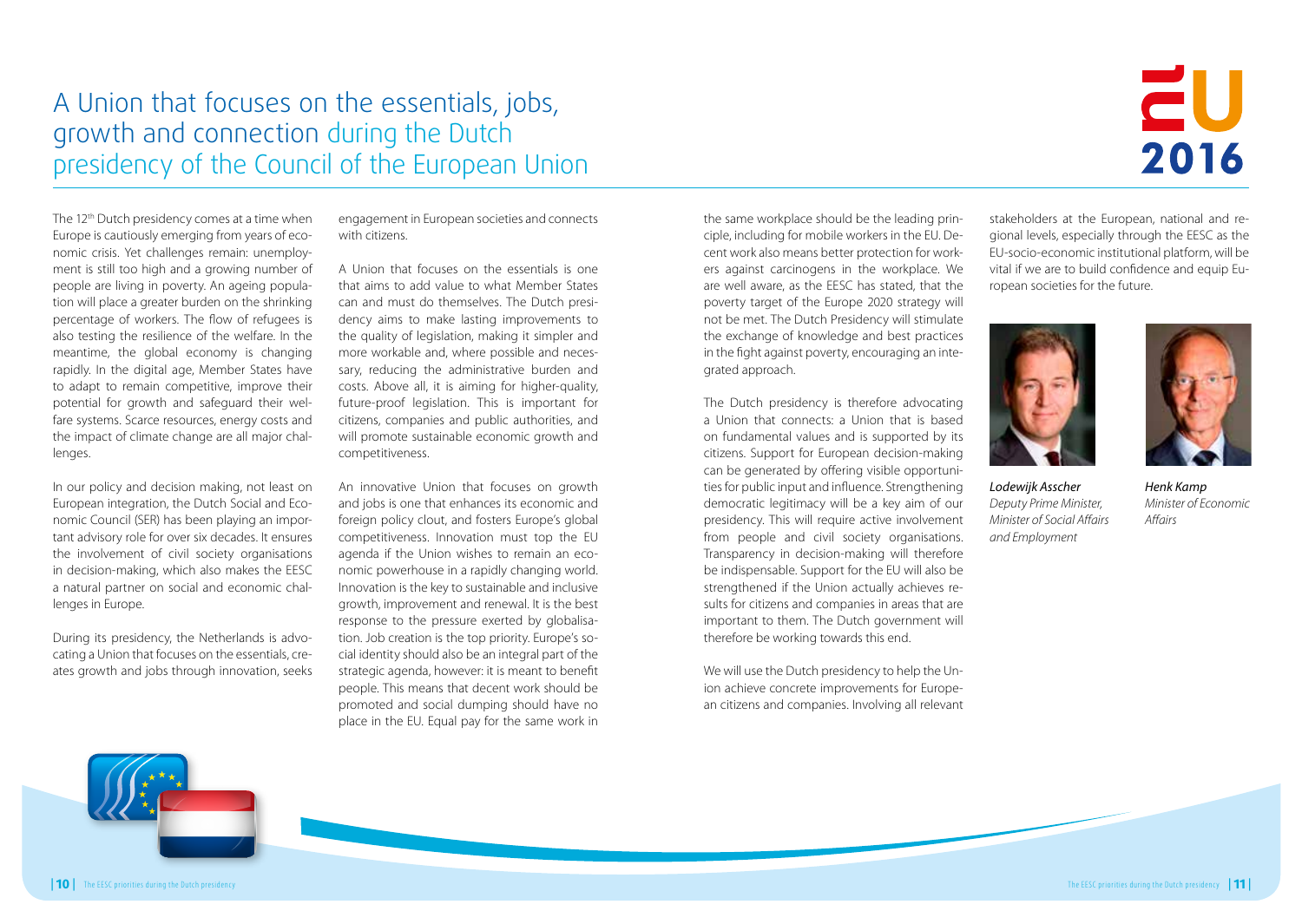### Some basic facts about the Netherlands



| Official name                                                                           | Kingdom of the Netherlands                                                                                                                                   |  |
|-----------------------------------------------------------------------------------------|--------------------------------------------------------------------------------------------------------------------------------------------------------------|--|
| Capital                                                                                 | Amsterdam                                                                                                                                                    |  |
| Area                                                                                    | 41 543 $km2$                                                                                                                                                 |  |
| Other main towns (in terms of population)                                               | Rotterdam, The Hague, Utrecht                                                                                                                                |  |
| <b>National language</b>                                                                | Dutch                                                                                                                                                        |  |
| Official language                                                                       | Dutch                                                                                                                                                        |  |
| Currency                                                                                | Furo                                                                                                                                                         |  |
| Population (1/9/2015) <sup>1</sup>                                                      | 16 957 605                                                                                                                                                   |  |
| Foreign population (1/8/2014) <sup>1</sup>                                              | 1997584                                                                                                                                                      |  |
| GDP in current prices (in millions of euro, 2014) <sup>1</sup>                          | 662770                                                                                                                                                       |  |
| GDP per capita (in Purchasing Power Standards<br>[PPS], EU-28 = 100, 2014) <sup>2</sup> | 130                                                                                                                                                          |  |
| Domestic employment (2014) <sup>2</sup>                                                 | 8739000                                                                                                                                                      |  |
| Employment rate (persons aged 20-64 years, 2014) <sup>2</sup>                           | 73.1%                                                                                                                                                        |  |
| Unemployment rate (as defined by the ILO, 2014) <sup>2</sup>                            | 7.4%                                                                                                                                                         |  |
| Life expectancy at birth $(2014)^1$                                                     | Women: 83.29 years / Men: 79.87 years                                                                                                                        |  |
| <b>Main exports</b><br>(% of total exports, 2014) $3$                                   | Mineral fuels, oils, distillation products, etc. (16.73%)<br>Machinery, nuclear reactors, boilers, etc. (13.61%)<br>Electrical, electronic equipment (8.47%) |  |
| <b>Main imports</b><br>(% of total imports, 2014) $3$                                   | Mineral fuels, oils, distillation products, etc. (21.17%)<br>Machinery nuclear reactors, boilers, etc. (12.88%)<br>Electrical, electronic equipment (10.21%) |  |
|                                                                                         |                                                                                                                                                              |  |

*1 Centraal Bureau voor de Statistiek*

*2 Eurostat 3 Trademap*

© Shutterstock: Volinatock: Volina ng<br>G

*European Economic and Social Committee*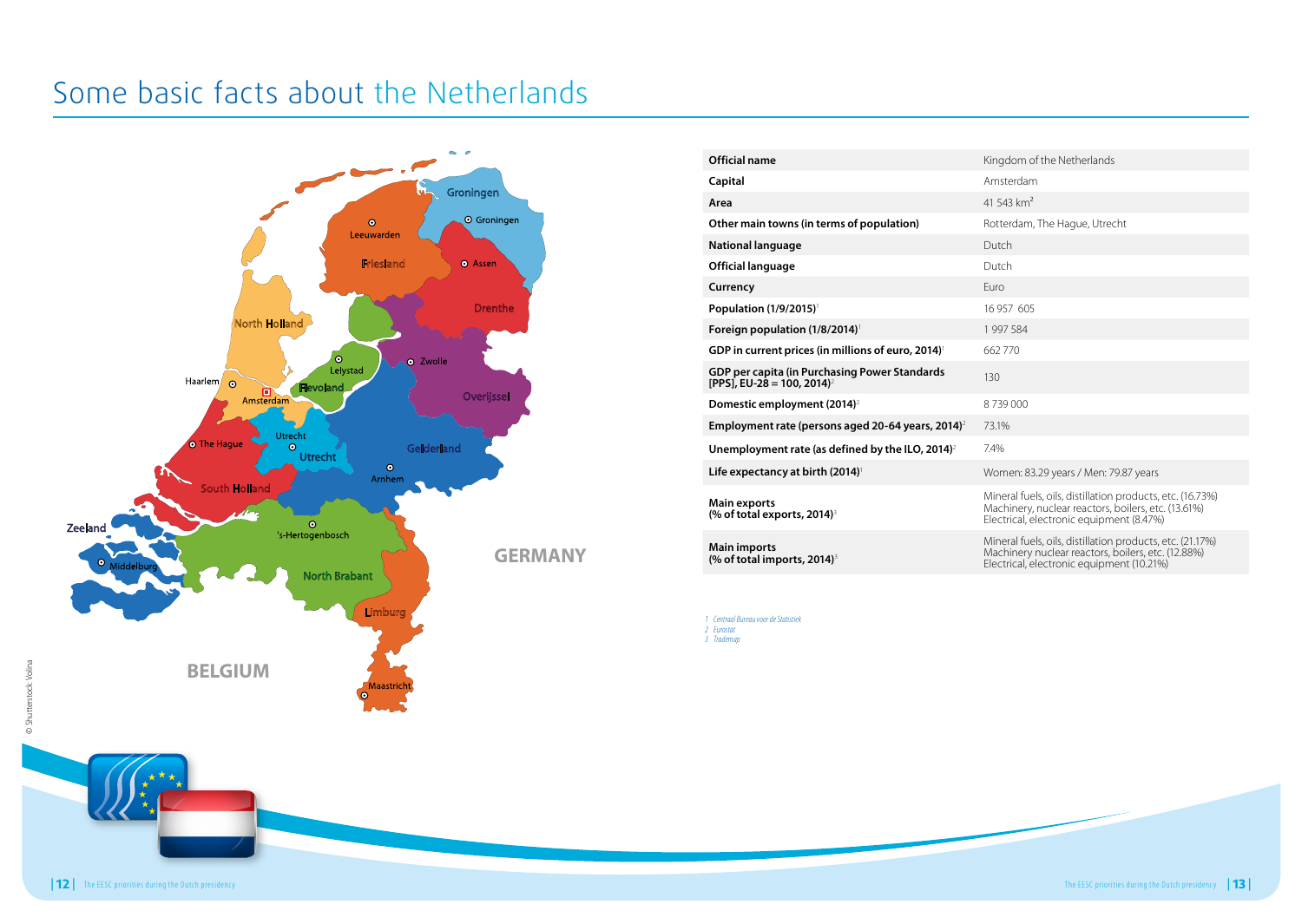

#### Notes

| 1.1.1.1.1.1.1 |   |   |
|---------------|---|---|
|               |   |   |
|               |   |   |
|               |   |   |
|               |   |   |
|               |   |   |
|               |   |   |
|               |   |   |
|               |   |   |
|               |   |   |
| .             |   |   |
|               |   |   |
|               |   |   |
|               |   |   |
|               |   |   |
|               |   |   |
|               |   |   |
|               |   |   |
|               |   |   |
|               |   |   |
|               |   |   |
|               |   |   |
|               |   |   |
|               |   | . |
|               |   |   |
|               |   |   |
|               | . |   |
|               |   |   |
|               |   |   |
|               |   |   |
|               |   |   |
|               |   |   |
|               |   |   |
|               |   |   |
|               |   |   |
|               |   |   |
|               |   |   |